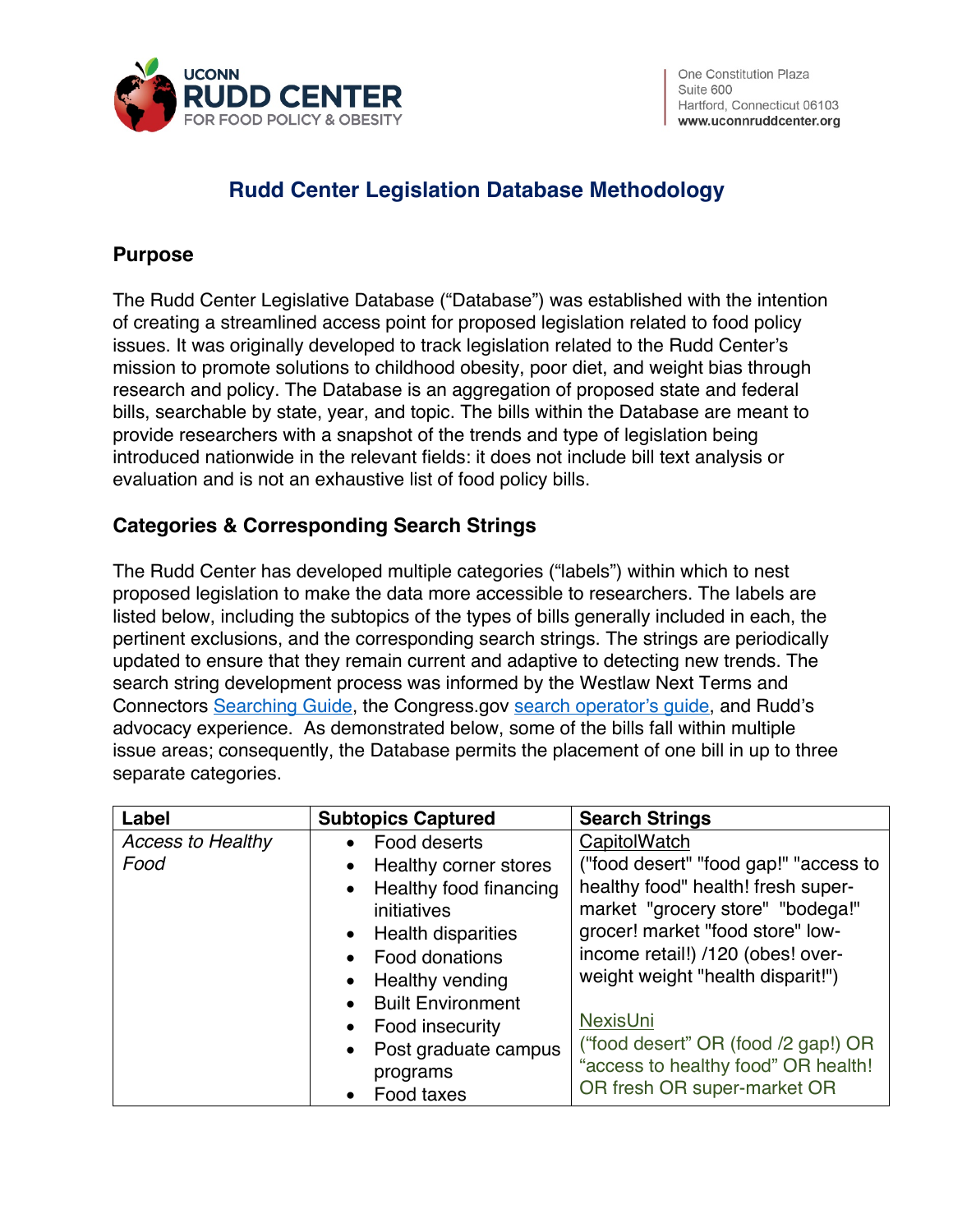|                          |                                                                                                                                                                                                                               | "grocery store" OR grocer! OR<br>bodeg! OR "low-income retail") /p<br>(obes! OR overweight OR (health /2)<br>dispar!))<br><b>Congress.gov</b><br>("food desert" OR "food gap"~3 OR<br>"access to healthy food" OR health*<br>OR fresh OR supermarket OR<br>grocer* OR bodega OR "low-income<br>retail")(obes* OR overweight OR<br>"health dispar*"~3)                                                                                                                                                                                      |
|--------------------------|-------------------------------------------------------------------------------------------------------------------------------------------------------------------------------------------------------------------------------|--------------------------------------------------------------------------------------------------------------------------------------------------------------------------------------------------------------------------------------------------------------------------------------------------------------------------------------------------------------------------------------------------------------------------------------------------------------------------------------------------------------------------------------------|
| <b>Breastfeeding</b>     | <b>Breastfeeding</b><br>$\bullet$<br>Formula                                                                                                                                                                                  | CapitolWatch<br>"breastfeeding" "infant formula"<br>"infant nutrition" "breast milk"<br>"artificial feeding" "baby friendly"<br>"baby friendly hospital<br>initiative" "nursing mother" "baby<br>formula"<br><b>NexisUni</b><br>"breastfeeding" OR "(baby OR<br>infant) formula" OR "infant nutrition"<br>OR "breast milk" OR "baby friendly"<br>OR (nursing /2 mother!)<br>Congress.gov<br>"breastfeeding" OR "baby formula"<br>OR "infant formula" OR "infant<br>nutrition" OR "breast milk" OR "baby<br>friendly" OR "nursing mother"~3 |
| <b>Farms and Gardens</b> | Farm-to-school<br>initiatives<br>Farmers' markets<br>$\bullet$<br>Urban agriculture<br>$\bullet$<br>Urban farms<br>Community-supported<br>$\bullet$<br>agriculture<br>Double up initiatives<br>$\bullet$<br>through SNAP, WIC | <b>CapitolWatch</b><br>("farm-to-school" school! scholastic<br>education! academic curriculum) /10<br>(food! diet weight obese health!<br>obesity over-weight) /10 ("local<br>garden" "farmer market!" "farm<br>stand!" "local agriculture" "local<br>farm!" "Community supported<br>agriculture" "community-supported<br>agriculture" "vegetable co-op!" farm<br>"sustainable agriculture"<br>"commodity price" "commodity                                                                                                                |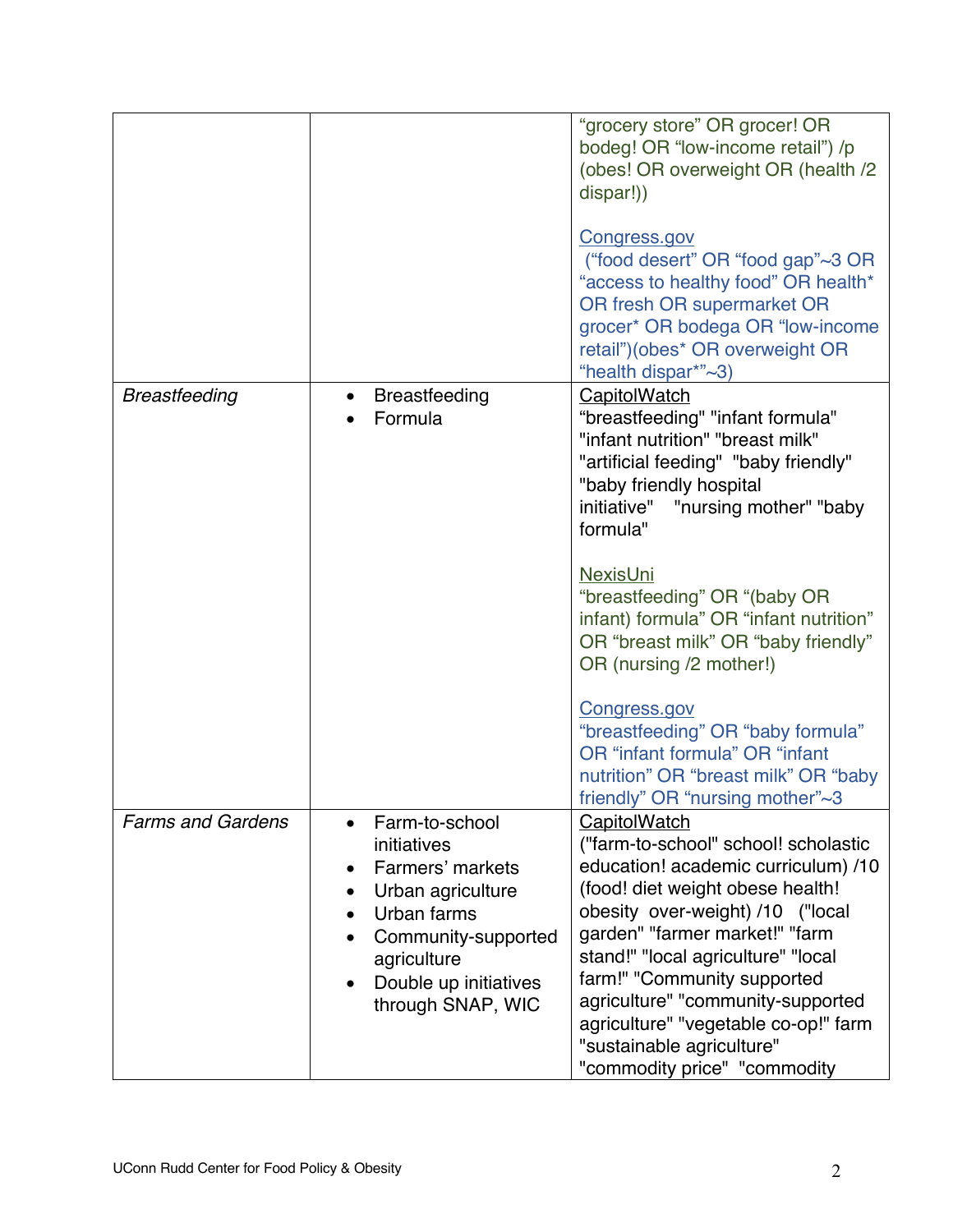|                        |           |                              | food!" "commodity entitlement!")                                                                                                                                                                                                                                                                  |
|------------------------|-----------|------------------------------|---------------------------------------------------------------------------------------------------------------------------------------------------------------------------------------------------------------------------------------------------------------------------------------------------|
|                        |           |                              | "urban farm!" "food bill"                                                                                                                                                                                                                                                                         |
|                        |           |                              | <b>NexisUni</b><br>"farm-to-school" OR (farmer! /2<br>Market!) OR "farm stand" OR "urban<br>agriculture" OR (urban /2 garden!)<br>OR (urban /2 farm!) OR (vegetable<br>OR fruit OR fresh /2 co-op) OR<br>"sustainable agriculture" OR<br>"community-support! Agriculture"<br>OR (local! /2 grown) |
|                        |           |                              | Congress.gov<br>"farm to school" OR "farmer*<br>market" OR "farm stand" OR "urban<br>agriculture" OR "urban garden" OR<br>"urban farm*" OR "vegetable fruit<br>fresh co-op"~10 OR "sustainable<br>agriculture*" OR "community<br>support* agriculture*" OR "local*<br>grown" $\sim$ 3             |
| <b>Food Assistance</b> |           | Supplemental                 | <b>CapitolWatch</b>                                                                                                                                                                                                                                                                               |
| Programs               |           | <b>Nutrition Program</b>     | "food assistance" S.N.A.P.                                                                                                                                                                                                                                                                        |
|                        |           | (SNAP)                       | "supplemental nutrition assistance                                                                                                                                                                                                                                                                |
|                        |           | <b>Temporary Assistance</b>  | program" "food stamp" W.I.C.                                                                                                                                                                                                                                                                      |
|                        |           |                              |                                                                                                                                                                                                                                                                                                   |
|                        |           |                              |                                                                                                                                                                                                                                                                                                   |
|                        |           | for Needy Families           |                                                                                                                                                                                                                                                                                                   |
|                        |           | (TANF)                       | <b>NexisUni</b>                                                                                                                                                                                                                                                                                   |
|                        | $\bullet$ | Supplemental                 | "food assistance" OR SNAP OR                                                                                                                                                                                                                                                                      |
|                        |           | Nutrition Program for        | "supplemental nutrition assistance                                                                                                                                                                                                                                                                |
|                        |           | Women, Infants, and          | program" OR (food /2 stamp!) OR                                                                                                                                                                                                                                                                   |
|                        |           | Children (WIC)               | <b>WIC</b>                                                                                                                                                                                                                                                                                        |
|                        |           | <b>Child and Adult Care</b>  |                                                                                                                                                                                                                                                                                                   |
|                        |           | Food Program                 | <b>Congress.gov</b>                                                                                                                                                                                                                                                                               |
|                        |           | (CACFP)                      | "food assistance" OR SNAP OR                                                                                                                                                                                                                                                                      |
|                        |           | Restrictions on food         | "supplemental nutrition assistance                                                                                                                                                                                                                                                                |
|                        |           | sales                        | program" OR "food stamp*" OR WIC                                                                                                                                                                                                                                                                  |
| Marketing/Advertising  | $\bullet$ | Product placement            | <b>CapitolWatch</b>                                                                                                                                                                                                                                                                               |
| to Children            |           | and sponsorship              | (market! advergaming target! or                                                                                                                                                                                                                                                                   |
|                        | $\bullet$ | Package labeling             | advertis! ads promotion "product                                                                                                                                                                                                                                                                  |
|                        |           | School bus ads               | placement" "internet advertising"                                                                                                                                                                                                                                                                 |
|                        |           | Internet advertising         | commercial! "internet ad" media                                                                                                                                                                                                                                                                   |
|                        |           | Food marketing in<br>schools | rebate "indirect advertising" "direct<br>advertising" "corporate sponsor!                                                                                                                                                                                                                         |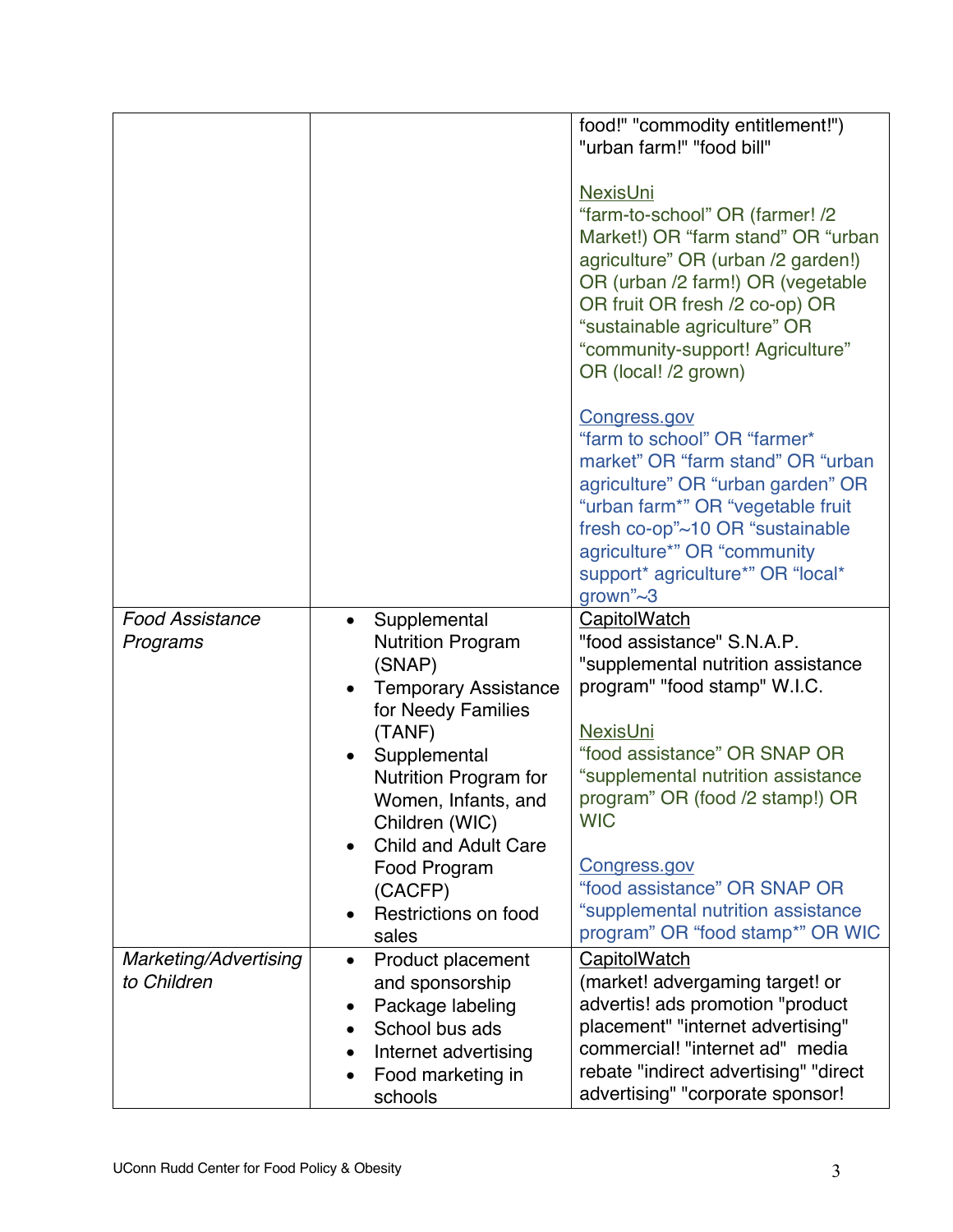|         | <b>Healthy restaurant</b><br>$\bullet$<br>kids meals                                                                                                                                                                                                                                      | incentive" contest!) /10 (children<br>child kid youth school! Bus! "junk<br>food" soda candy snack! food<br>restaurant "sugar-sweetened drink"<br>"sugar-sweetened beverage")<br><b>NexisUni</b><br>(market! OR advertis! OR (product<br>/2 placement) OR "internet ad" OR<br>"media rebate" OR (corporate /2<br>sponsor! /2 incentive)) OR menu /p<br>(child! OR bus! OR "junk food" OR<br>soda OR candy OR snack! OR food<br>OR restaurant)                                                                                                                                                                                                                                                               |
|---------|-------------------------------------------------------------------------------------------------------------------------------------------------------------------------------------------------------------------------------------------------------------------------------------------|-------------------------------------------------------------------------------------------------------------------------------------------------------------------------------------------------------------------------------------------------------------------------------------------------------------------------------------------------------------------------------------------------------------------------------------------------------------------------------------------------------------------------------------------------------------------------------------------------------------------------------------------------------------------------------------------------------------|
|         |                                                                                                                                                                                                                                                                                           | Congress.gov<br>(Market* or advertis* OR "product<br>placement"~5 OR "internet ad*" OR<br>"media rebate" OR "corporate<br>sponsor incentive"~6 OR menu)<br>AND (child* OR bus OR "junk food"<br>OR soda OR candy OR snack* OR<br>food OR restaurant)                                                                                                                                                                                                                                                                                                                                                                                                                                                        |
| Obesity | General obesity<br><b>Trans</b> fats<br><b>Nutrition and Physical</b><br>activity<br>Menu labeling<br>Task forces/councils<br><b>Built Environment,</b><br>related to adult<br>physical activity<br>Councils and task<br>forces<br>Lawsuits/personal<br>responsibility (add old<br>bills) | <b>CapitolWatch</b><br>("Obesogenic environment" obesity<br>over-weight "childhood obesity"<br>"health disparit!" "public health"<br>health! calories fat! trans-fat "type-2<br>diabetes") /100 ("obesity prevention"<br>"junk food tax" (food snack soda /2<br>tax) diet "processed food")<br>("artificial trans-fat" trans-fat<br>"containing trans-fat" "containing<br>trans-fat" "partially hydrogenated<br>vegetable oil" hydrogenation<br>Hydrogenization hydrogenized<br>margarine butter greas! Shortening<br>oil! "fried in oil") and ("public<br>school" school! scholastic<br>education! "pupil" student restaurant<br>establishment eatery cafeteria diner<br>"fast food" F.D.A. "Food and Drug |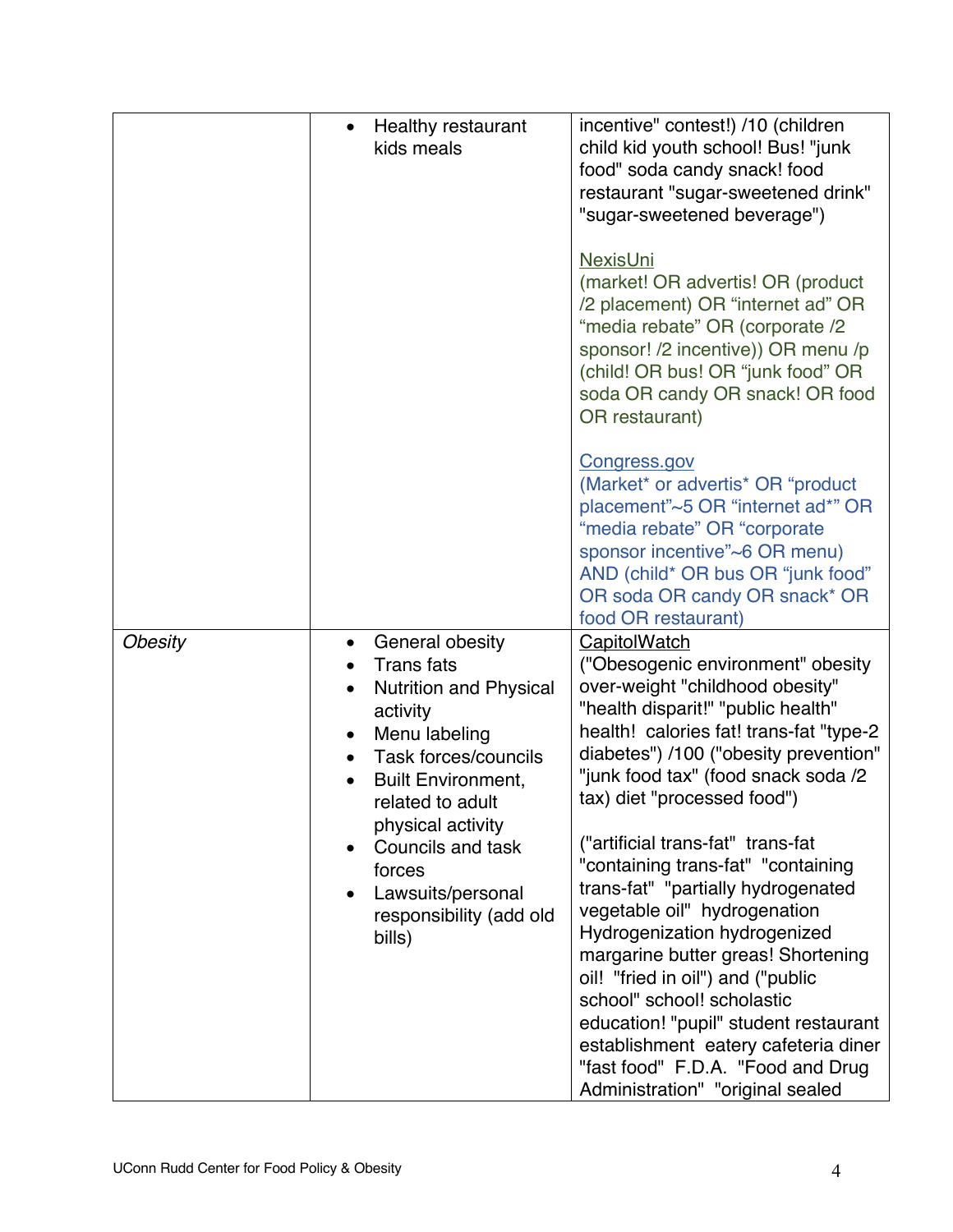|            |                     | package!" "food facility!" "food                                                                                                                                                                                                                                                                                               |
|------------|---------------------|--------------------------------------------------------------------------------------------------------------------------------------------------------------------------------------------------------------------------------------------------------------------------------------------------------------------------------|
|            |                     | preparation" "food additive")                                                                                                                                                                                                                                                                                                  |
|            |                     | ("menu label!" label! "nutrition!<br>label!" "nutrition! information" health<br>"National Labeling and Education<br>Act" or N.L.E.A.) /100 ("chain<br>restaurant" restaurant "fast food<br>restaurant" "fast food" dining diner<br>eatery cafeteria establishment) /100<br>("menu board" menu "drive thru"<br>"drive through") |
|            |                     | <b>NexisUni</b><br>"obesogenic environment OR<br>obesity OR overweight OR (health<br>/2 disparit!) OR "public health" OR<br>diabet!) /p ("trans fat" OR<br>(hydrogenated /5 oil) OR "fried in<br>oil" OR "processed food")                                                                                                     |
|            |                     | ((label /2 (menu OR nutrition)) OR<br>"nutrition information" OR "National<br>Labeling and Education Act" OR<br>NLEA) /p (restaurant OR "fast food"<br>OR eatery OR cafeteria OR "drive<br>thru" OR "drive through"                                                                                                            |
|            |                     | <b>Congress.gov</b><br>(Obes* OR overweight OR "health<br>dispar*"~3 OR "public health" OR<br>diabetes) AND ("trans fat" OR<br>"hydrogenated oil"~2 OR "fried in<br>oil" OR "processed food")                                                                                                                                  |
|            |                     | ("menu label" OR "nutrition label"<br>OR "nutrition information" OR<br>"National Labeling and Education<br>Act" OR NLEA) AND (restaurant OR<br>"fast food" OR eatery OR cafeteria<br>OR "drive thr*")                                                                                                                          |
| Preemption | State preemption of | <b>CapitolWatch</b>                                                                                                                                                                                                                                                                                                            |
|            | local authority     | (pre-empt! Supersed! "occupy the                                                                                                                                                                                                                                                                                               |
|            |                     | field" "shall be consistent with"                                                                                                                                                                                                                                                                                              |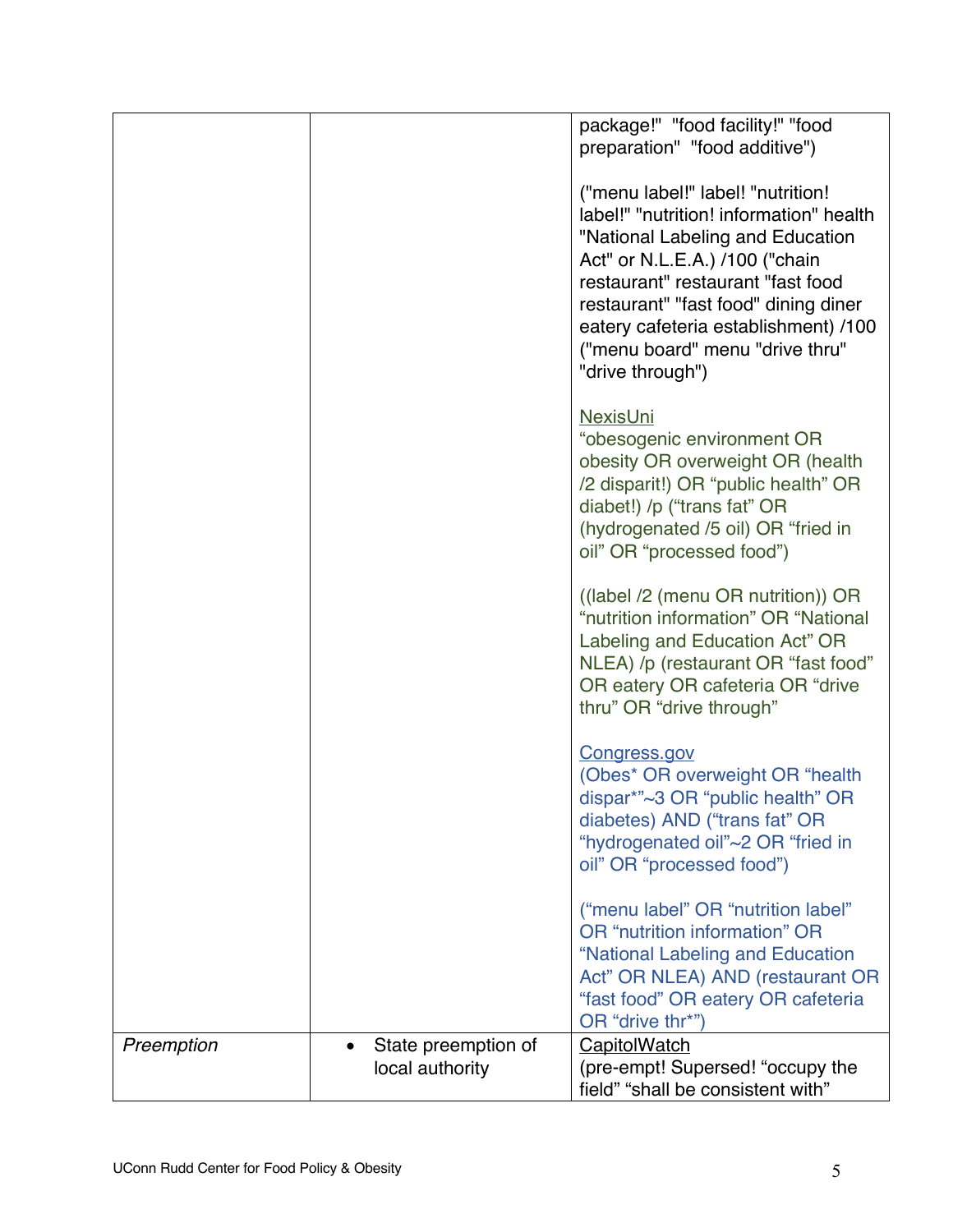|                            |                            | "uniform state standard" "relating to<br>the authority of counties and<br>municipalities" "shall not be<br>regulated by any county" "more<br>restrictive than" "sole authority" "no<br>more stringent than") AND<br>(TOPICAL SEARCH STRING)                                                                                                                              |
|----------------------------|----------------------------|--------------------------------------------------------------------------------------------------------------------------------------------------------------------------------------------------------------------------------------------------------------------------------------------------------------------------------------------------------------------------|
|                            |                            | <b>Nexis Uni</b><br>(pre-empt! OR supersed! OR<br>"occupy the field" OR "shall be<br>consistent with" OR "uniform state<br>standard" OR "relating to the<br>authority of counties and<br>municipalities" OR "shall not be<br>regulated by any county" OR (no /2<br>more /2 stringent /2 than) OR (sole<br>/2 authority)) AND (TOPICAL<br><b>SEARCH STRING)</b>           |
|                            |                            | <b>Congress.gov</b><br>(Preempt* OR supersed* OR<br>"occupy the field" OR "shall be<br>consistent with" OR "uniform state<br>standard" OR "relating to the<br>authority of counties and<br>municipalities" OR "shall not be<br>regulated by any county" OR "more<br>restrictive than" OR "sole authority"<br>OR "no more stringent than") AND<br>(TOPICAL SEARCH STRING) |
| <b>Preschool Nutrition</b> | <b>Preschool nutrition</b> | <b>CapitolWatch</b><br>(obesity obese over-weight "early<br>childhood obesity" nutrition "pre-<br>school nutrition standard"<br>"competitive food" "dietary<br>guideline") /50 (pre-school "after-<br>school care" day-care "head start"<br>"Child and Adult Care Food<br>Program" C.A.C.F.P.)                                                                           |
|                            |                            | <b>NexisUni</b><br>(obesity OR obese OR over-weight<br>OR "early childhood obesity" OR                                                                                                                                                                                                                                                                                   |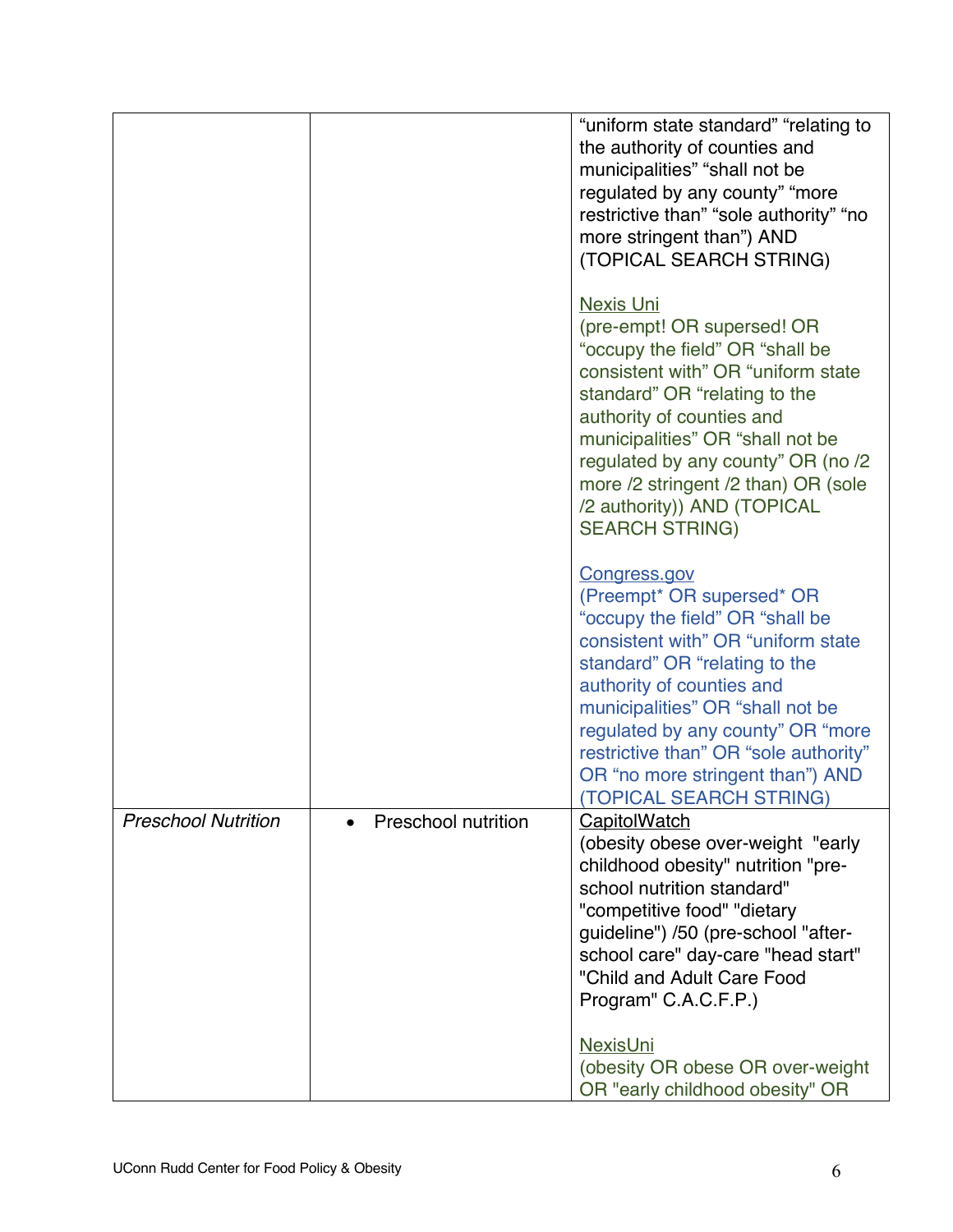|                      |                                                                                                                           | nutrition OR "pre-school nutrition<br>standard" OR "competitive food" OR<br>"dietary guideline") AND (pre-school<br>OR "after-school day care" OR<br>"head start" OR "Child and Adult<br>Care Food Program" OR CACFP)                                                                                                                                                                                                                                                                                                                                                                                                        |
|----------------------|---------------------------------------------------------------------------------------------------------------------------|------------------------------------------------------------------------------------------------------------------------------------------------------------------------------------------------------------------------------------------------------------------------------------------------------------------------------------------------------------------------------------------------------------------------------------------------------------------------------------------------------------------------------------------------------------------------------------------------------------------------------|
|                      |                                                                                                                           | <b>Congress.gov</b><br>(obes* OR overweight OR "early<br>childhood obesity" OR nutrition" OR<br>"preschool nutrition standard" OR<br>"competitive food" OR "dietary<br>guideline*") AND (preschool OR<br>"after school care" OR daycare OR<br>"head start" OR "Child and Adult<br>Care Food Program" OR CACFP)                                                                                                                                                                                                                                                                                                               |
| <b>Sugary Drinks</b> | Sugar-sweetened<br>beverages/taxes<br><b>Healthy restaurant</b><br>kids meals/drinks<br>Restrictions on<br>beverage sales | <b>CapitolWatch</b><br>((soda "soft drink" syrup snack!<br>"sugar-sweetened beverage"<br>vending "vending machine" candy<br>confection! "sugar-loaded beverage"<br>"sugary beverage" "energy drink"<br>"sports drink" "fruit juice" "fruit drink"<br>"sweetened tea" "vitamin water"<br>concentrate bottler "obesity fund"<br>"childhood obesity" "obesity<br>prevention fund" "childhood obesity<br>prevention fund" "health promotion<br>fund") /10 tax!) caloric sweetener<br>"soda tax"<br><b>NexisUni</b><br>(soda OR "soft drink" OR syrup OR<br>snack! OR (sugar /2 sweetened /2<br>beverage) OR (sugar! /2 drink) OR |
|                      |                                                                                                                           | (sport! /2 drink) OR "fruit juice" OR<br>"sweetened tea" OR "vitamin water")<br>/p (tax! OR sale! OR fund!) OR<br>((label /2 (menu OR nutrition)) OR<br>"nutrition information")<br>Congress.gov<br>(soda OR "soft drink" OR syrup OR<br>snack* OR "sugar sweetened                                                                                                                                                                                                                                                                                                                                                          |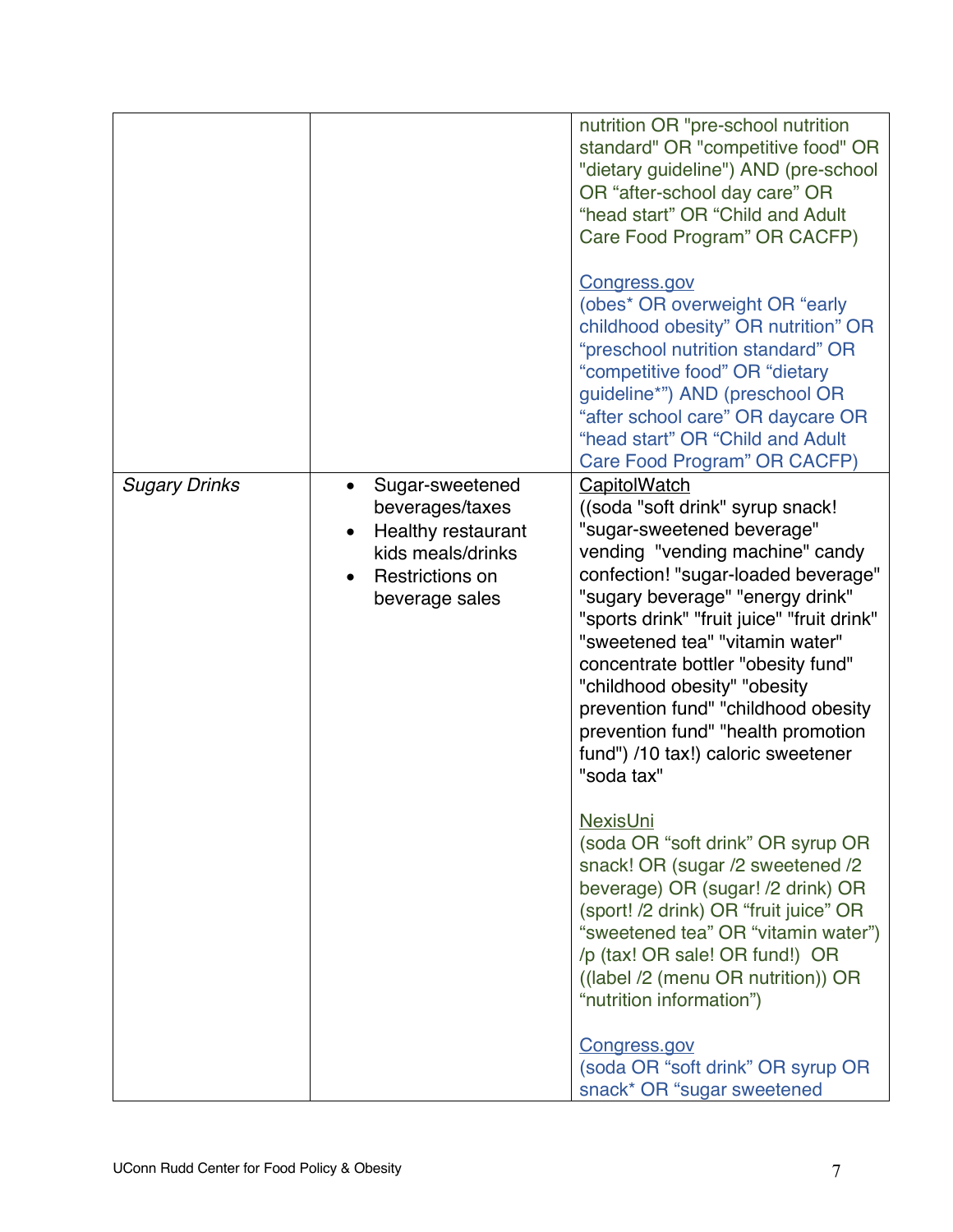|                        |                                                                                                                                                                                         | beverage*"~4 OR "sugar* drink" OR<br>"sport drink" OR "fruit juice" OR<br>"sweetened tea" OR "vitamin water")<br>AND (tax* OR sale* OR fund* OR<br>"menu" OR "nutrition label"~5 OR<br>"nutrition information")                                                                                                                               |
|------------------------|-----------------------------------------------------------------------------------------------------------------------------------------------------------------------------------------|-----------------------------------------------------------------------------------------------------------------------------------------------------------------------------------------------------------------------------------------------------------------------------------------------------------------------------------------------|
| <b>School Wellness</b> | Junk food in schools<br>$\bullet$<br>School meal nutrition<br>Physical activity in<br>schools<br>Water access in<br>schools<br>Lunch shaming<br>BMI screening,<br>$\bullet$<br>children | CapitolWatch<br>("HEALTH EDUCATION"<br>"PHYSICAL EDUCATION" P.E.<br>"GYM" EXERCISE FITNESS) /50<br>(SCHOOL! SCHOLASTIC<br><b>EDUCATION! CURRICULUM</b><br>ACADEMIC "physical activity") /50<br>(GRANT FUND! MONEY PAY<br><b>PAYMENT PAID)</b>                                                                                                 |
|                        |                                                                                                                                                                                         | (school! Education! scholastic)<br>/200 (vend! a-la-carte store! Fund!<br>Lunch!) /100 (beverage! Drink!<br>Snack! Cand! Food! soda juice!<br>Water!) /200 (health! Nutria!<br>Standard! Guid! Maximum! Base!<br>Limit!) /100 (sugar! Fat! Salt!<br>Sodium carbo! Calor! Sweet!<br>Portion! Package! Size! Bottle!<br>Carton! "energy drink") |
|                        |                                                                                                                                                                                         | ("National School Lunch Program"<br>N.S.L.P. "coordinated school health<br>program") (school! /20 meal! Lunch!<br>Breakfast nutri! "breakfast program"<br>low-income)                                                                                                                                                                         |
|                        |                                                                                                                                                                                         | <b>NexisUni</b><br>Child! AND ((health /2 education)<br>OR (physical /2 education) OR gym<br>OR exercise OR fitness) AND<br>(school OR scholastic OR education<br>OR curriculum OR academic)                                                                                                                                                  |
|                        |                                                                                                                                                                                         | "national school lunch program" OR<br><b>NSLP OR "coordinated school</b><br>health program") OR (school /2                                                                                                                                                                                                                                    |